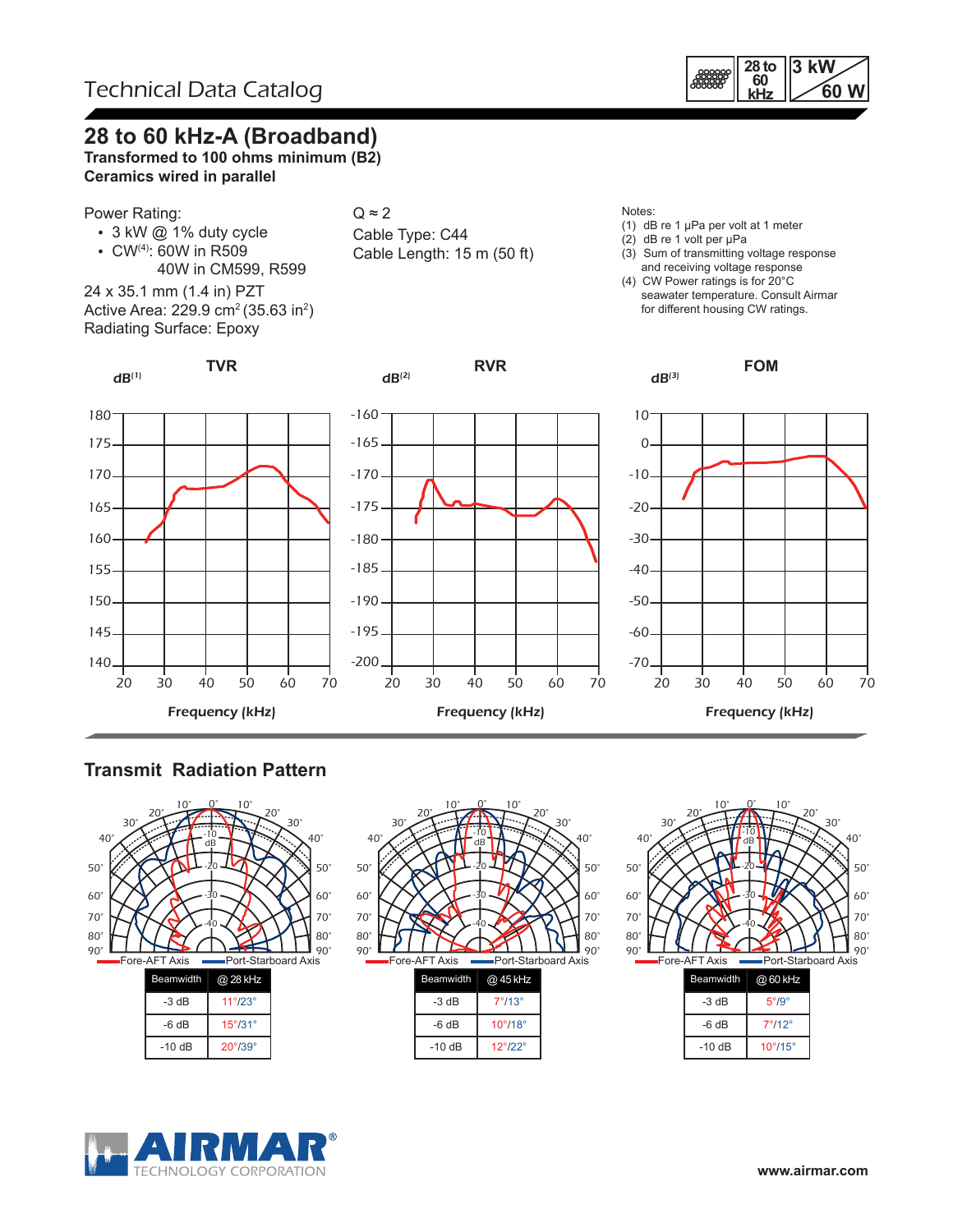# **28 to 60 kHz-A (Broadband)**

Note: Impedance data includes cable

#### **Balanced Impedance Table (Nominal Value) in 20°C Water**

| <b>Test</b><br>Frequency<br>(kHz) | Impedance<br>Magnitude<br>$(\Omega)$ | Phase<br>Angle<br>(°) | <b>Series</b><br><b>Resistance</b><br>$(\Omega)$ | <b>Series</b><br>Reactance<br>$(\Omega)$ | Parallel<br>Conductance<br>(mS) | Parallel<br><b>Susceptance</b><br>(mS) | <b>Parallel</b><br><b>Resistance</b><br>$(\Omega)$ | Parallel<br>Capacitance<br>(pF) |
|-----------------------------------|--------------------------------------|-----------------------|--------------------------------------------------|------------------------------------------|---------------------------------|----------------------------------------|----------------------------------------------------|---------------------------------|
| 28.00                             | 308.55                               | 41.79                 | 230.06                                           | 205.61                                   | 2.42                            | $-2.16$                                | 413.81                                             | $-12276.03$                     |
| 29.00                             | 318.78                               | 20.93                 | 297.74                                           | 113.90                                   | 2.93                            | $-1.12$                                | 341.31                                             | $-6150.87$                      |
| 30.00                             | 241.28                               | 0.87                  | 241.25                                           | 3.68                                     | 4.14                            | $-0.06$                                | 241.31                                             | $-335.76$                       |
| 31.00                             | 193.73                               | $-7.41$               | 192.12                                           | $-24.97$                                 | 5.12                            | 0.67                                   | 195.36                                             | 3416.12                         |
| 32.00                             | 145.29                               | $-8.06$               | 143.85                                           | $-20.37$                                 | 6.82                            | 0.96                                   | 146.74                                             | 4798.72                         |
| 33.00                             | 128.57                               | $-0.01$               | 128.57                                           | $-0.01$                                  | 7.78                            | 0.00                                   | 128.57                                             | 3.43                            |
| 34.00                             | 120.78                               | 8.12                  | 119.58                                           | 17.05                                    | 8.20                            | $-1.17$                                | 122.01                                             | $-5471.06$                      |
| 35.00                             | 135.55                               | 12.11                 | 132.54                                           | 28.44                                    | 7.21                            | $-1.55$                                | 138.64                                             | $-7037.17$                      |
| 36.00                             | 133.81                               | 6.89                  | 132.85                                           | 16.04                                    | 7.42                            | $-0.90$                                | 134.78                                             | $-3960.88$                      |
| 37.00                             | 133.31                               | 7.74                  | 132.09                                           | 17.95                                    | 7.43                            | $-1.01$                                | 134.53                                             | $-4345.42$                      |
| 38.00                             | 134.75                               | 7.40                  | 133.63                                           | 17.35                                    | 7.36                            | $-0.96$                                | 135.88                                             | $-4001.46$                      |
| 39.00                             | 142.01                               | 9.12                  | 140.22                                           | 22.52                                    | 6.95                            | $-1.12$                                | 143.84                                             | $-4557.01$                      |
| 40.00                             | 150.97                               | 3.48                  | 150.69                                           | 9.16                                     | 6.61                            | $-0.40$                                | 151.25                                             | $-1599.99$                      |
| 41.00                             | 149.39                               | 2.52                  | 149.25                                           | 6.58                                     | 6.69                            | $-0.29$                                | 149.54                                             | $-1143.87$                      |
| 42.00                             | 150.47                               | $-1.08$               | 150.45                                           | $-2.85$                                  | 6.64                            | 0.13                                   | 150.50                                             | 476.71                          |
| 43.00                             | 148.40                               | $-2.06$               | 148.31                                           | $-5.34$                                  | 6.73                            | 0.24                                   | 148.50                                             | 897.42                          |
| 44.00                             | 150.01                               | $-6.28$               | 149.11                                           | $-16.40$                                 | 6.63                            | 0.73                                   | 150.92                                             | 2636.57                         |
| 45.00                             | 144.71                               | $-8.59$               | 143.08                                           | $-21.61$                                 | 6.83                            | 1.03                                   | 146.35                                             | 3650.59                         |
| 46.00                             | 144.44                               | $-11.83$              | 141.37                                           | $-29.62$                                 | 6.78                            | 1.42                                   | 147.57                                             | 4912.27                         |
| 47.00                             | 142.31                               | $-14.82$              | 137.58                                           | $-36.40$                                 | 6.79                            | 1.80                                   | 147.21                                             | 6085.48                         |
| 48.00                             | 132.05                               | $-18.07$              | 125.54                                           | $-40.97$                                 | 7.20                            | 2.35                                   | 138.91                                             | 7789.92                         |
| 49.00                             | 119.22                               | $-17.44$              | 113.74                                           | $-35.74$                                 | 8.00                            | 2.51                                   | 124.97                                             | 8165.83                         |
| 50.00                             | 112.06                               | $-15.52$              | 107.98                                           | $-29.99$                                 | 8.60                            | 2.39                                   | 116.31                                             | 7601.44                         |
| 51.00                             | 109.67                               | $-11.32$              | 107.53                                           | $-21.53$                                 | 8.94                            | 1.79                                   | 111.84                                             | 5586.70                         |
| 52.00                             | 108.55                               | $-9.99$               | 106.90                                           | $-18.82$                                 | 9.07                            | 1.60                                   | 110.22                                             | 4889.39                         |
| 53.00                             | 109.23                               | $-7.10$               | 108.39                                           | $-13.50$                                 | 9.08                            | 1.13                                   | 110.07                                             | 3397.43                         |
| 54.00                             | 108.61                               | $-3.96$               | 108.35                                           | $-7.50$                                  | 9.19                            | 0.64                                   | 108.87                                             | 1872.96                         |
| 55.00                             | 113.56                               | 2.37                  | 113.46                                           | 4.69                                     | 8.80                            | $-0.36$                                | 113.66                                             | $-1053.14$                      |
| 56.00                             | 125.63                               | 6.09                  | 124.92                                           | 13.33                                    | 7.92                            | $-0.84$                                | 126.34                                             | $-2399.70$                      |
| 57.00                             | 136.85                               | 9.33                  | 135.04                                           | 22.18                                    | 7.21                            | $-1.18$                                | 138.68                                             | -3306.52                        |
| 58.00                             | 162.06                               | 10.90                 | 159.14                                           | 30.65                                    | 6.06                            | $-1.17$                                | 165.04                                             | $-3202.70$                      |
| 59.00                             | 190.57                               | 7.57                  | 188.91                                           | 25.09                                    | 5.20                            | $-0.69$                                | 192.24                                             | $-1863.70$                      |
| 60.00                             | 220.91                               | 1.96                  | 220.79                                           | 7.54                                     | 4.52                            | $-0.15$                                | 221.04                                             | $-409.63$                       |

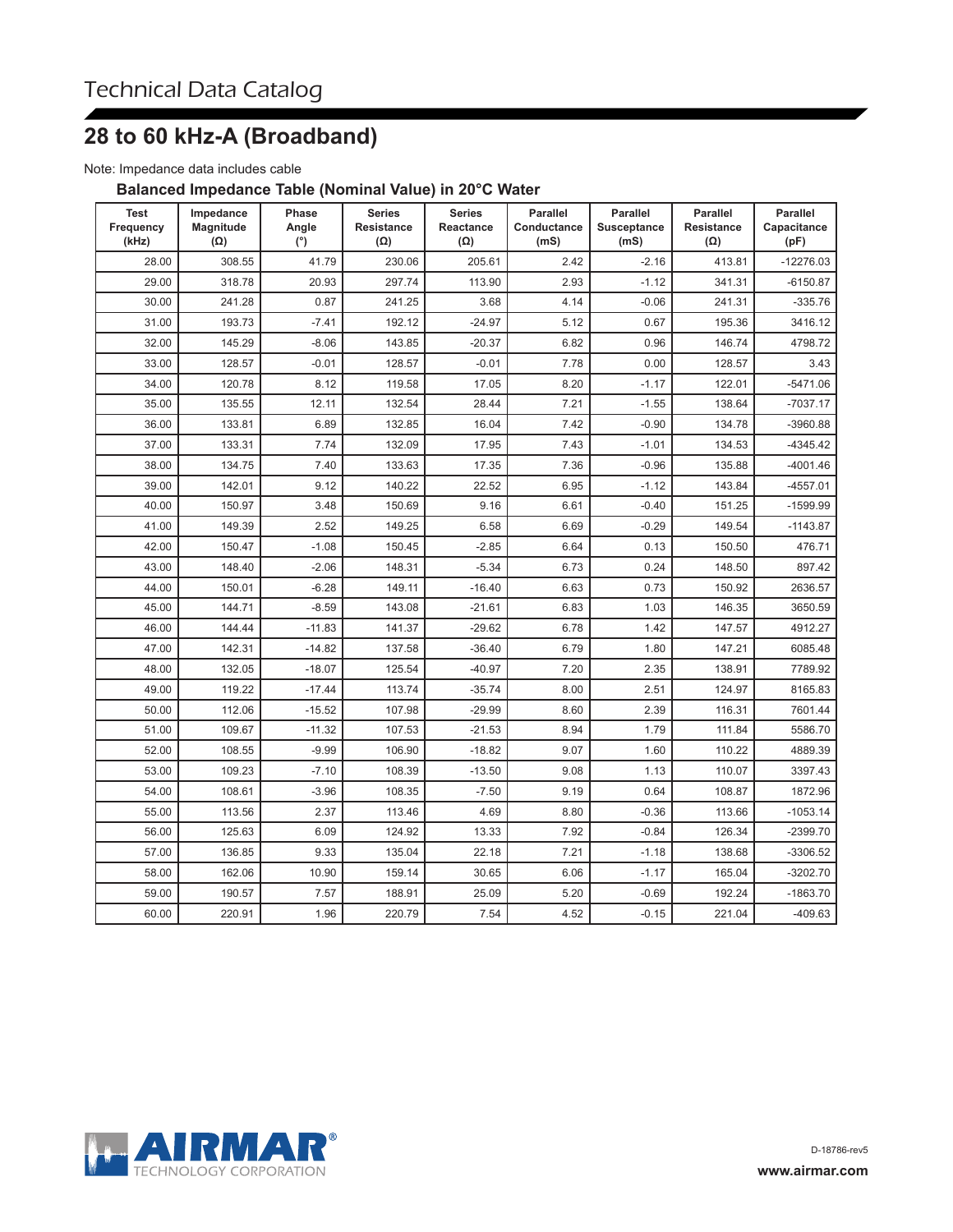

## **130 to 210 kHz-B (Broadband)**

**Transformed to 100 ohms minimum (B1)**



### **Transmit Radiation Pattern**



| $-3 dB$  | 8°           |
|----------|--------------|
| $-6 dB$  | $11^{\circ}$ |
| $-10$ dB | $13^{\circ}$ |
|          |              |



| $5^{\circ}$  |
|--------------|
|              |
| $10^{\circ}$ |
|              |



| <b>Beamwidth</b> | @ 210 kHz |
|------------------|-----------|
| -3 dB            | 4°        |
| -6 dB            | 6°        |
| $-10dB$          | ጸ°        |